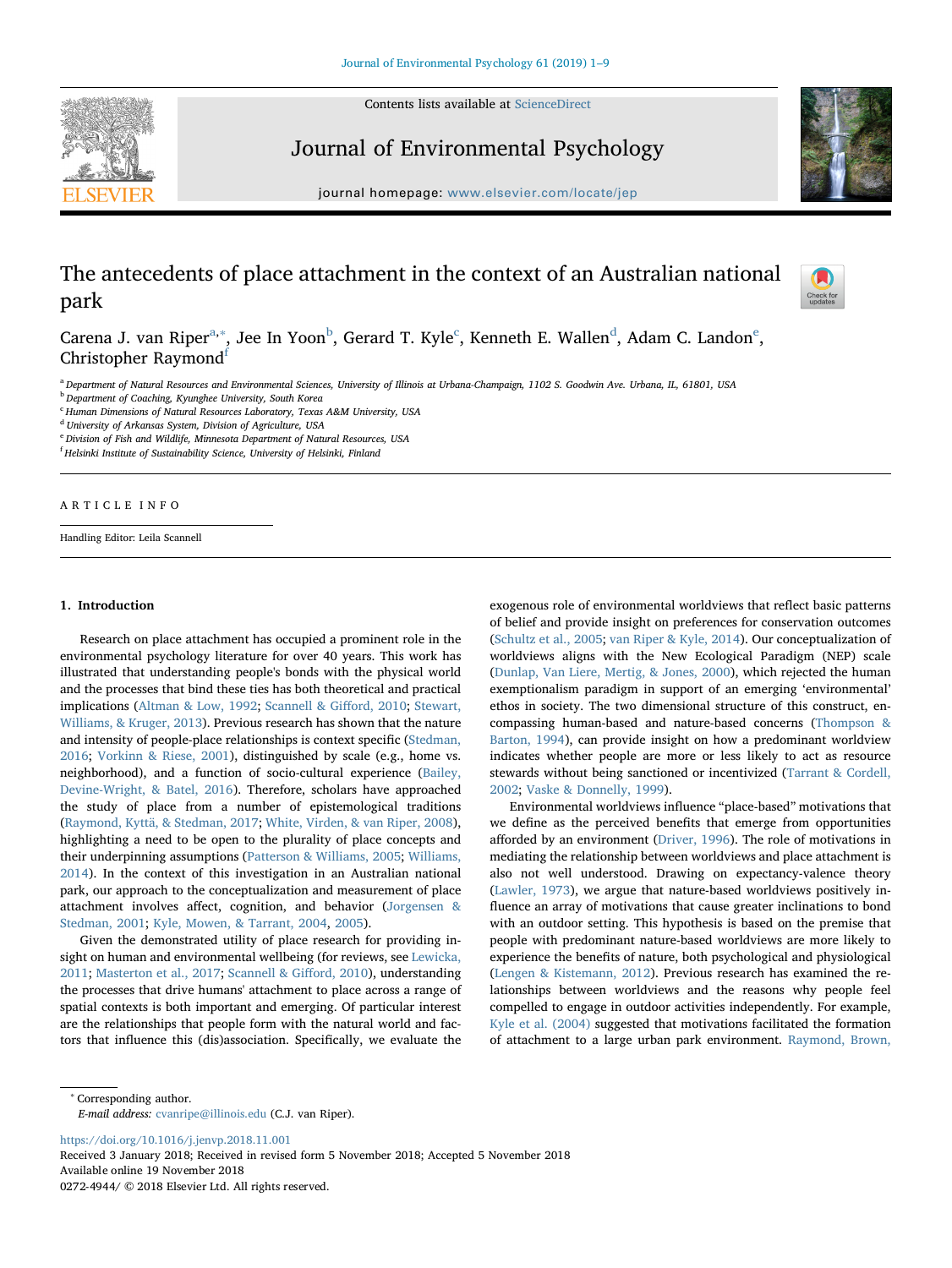[and Robinson \(2011\)](#page-8-19) also found evidence for relationships among values, environmental worldviews, and place attachment among rural landholders in South Australia. However, we contend that environmental worldviews are a more psychologically stable orientation that underpins the motivation-attachment relationship. Given that empirical evidence in support of this proposition remains absent from the literature, the purpose of this investigation was to examine the influence of environmental worldviews on visitors' perceived benefits of places (i.e., motivation) and attachments to the land and seascapes of a protected area in Queensland, Australia.

## 2. Literature review

## 2.1. Place attachment

Place attachment is the bonding that occurs between people and meaningful environments. [Scannell and Gi](#page-8-0)fford (2010) provided a synthesis of the place literature and offered a tripartite framework for organizing the literature in terms of: a) the meanings individuals and collectives ascribe to the physical world; b) a psychological processes which include the cognitive, affective and behavioral aspects of individuals' attachment to place; and c) the physical elements that comprise the landscape. While our conceptualization is most firmly anchored within the psychological process dimension, elements of the person and place dimensions are also revealed in our operationalization of the place attachment construct. The dimensions of place measured in this study are considered abstract representations of meaning that respondents ascribe to the physical landscape. These meanings are, in large part, an artifact of the individual's past and present experiences. The place component is also the focal attitude object in our measures. While we make no reference to specific attributes that comprise the context in which this research was conducted, these attributes are fundamental to how people experience places and the subsequent meanings that emerge from those experiences.

One of the most widely adopted conceptualizations and measures of place attachment was developed by [Williams, Patterson, Roggenbuck,](#page-8-20) [and Watson \(1992\)](#page-8-20) in the area of natural resource management. These authors expressed concern with the philosophy of U.S. public land management policies that govern natural resources, and likened current efforts "to an engineering-like emphasis on the manipulation and control" of setting attributes to deterministically impact the human experience of nature ([Williams et al., 1992](#page-8-20), p. 30). This commodification of natural resources neglected the emotional and symbolic values that humans ascribe to the environment. Findings from their investigation of visitors to wilderness areas within the U.S. illustrated that the intensity of respondents' attachment was key in distinguishing variation in indicators related to personal characteristics, behavior, and management preferences for a setting. Since then, a large body of literature has been published illustrating the utility of place for natural resource managers ([Kruger, Hall, & Stiefel, 2008](#page-7-5); [Stewart et al., 2013\)](#page-8-1). This understanding–that people's interpretation and interaction with nature is not solely defined by the physical form–is becoming a prominent feature of protected area management across the globe [\(Gurney et al., 2017\)](#page-7-6).

Much of the research on place attachment that has occurred in the context of what [Patterson and Williams \(2005\)](#page-8-6) refer to as the psychometric tradition, has adopted indicators that provide insight on the extent to which the setting is important, are useful for achieving desired goals, and is supportive of one's sense of self. In this vein, [Williams](#page-8-20) [et al.'s \(1992\)](#page-8-20) conceptualization of place attachment was comprised solely of two dimensions; place identity and place dependence. While these authors were influenced by [Proshansky, Fabian, and Kamino](#page-8-21)ff [\(1983\)](#page-8-21) who suggested that place identity was a sub-structure of selfidentity, their measure also included indicators of their respondents' emotional attachment to a landscape. For Williams et al., emotion and cognition were intertwined. For place dependence, these authors turned to the work of [Stokols and Shumaker \(1981\)](#page-8-22) who suggested that

attachment to landscapes emerged from a perception that one setting would satisfy individual needs better than others.

While other dimensions of place attachment have been proposed (e.g., [Kyle, Graefe, & Manning, 2005;](#page-8-9) [Raymond et al., 2011](#page-8-19); [Trentelman, 2009](#page-8-23)), one that has garnered increasing support in the literature concerns the social ties that bind individuals to the landscape. In this context, attachment is girded by memories from meaningful experiences often shared with significant others (e.g., family and friends). While contextual, several authors have reported these phenomena to be key to understanding attachment to place ([Fishwick &](#page-7-7) [Vining, 1992](#page-7-7); [Kyle & Chick, 2007;](#page-8-24) [Perkins & Long, 2002](#page-8-25)). Our study context and population–visitors to an island within the Great Barrier Reef Marine Park–is inclusive of a population experiencing nature principally with family and friends. Consequently, our conceptualization of place attachment was inclusive of this third dimension entitled, "social bonding."

# 2.2. Motivations

The psychological, social, and physiological outcomes (i.e., "motivations") of recreational experiences have been positioned as causal antecedents to place attachment [\(Anderson & Fulton, 2008](#page-7-8); [Kyle et al.,](#page-8-8) [2004\)](#page-8-8). Past work exploring the motivation-attachment relationship has drawn on expectancy-valence theory ([Lawler, 1973;](#page-8-17) [Vroom, 1982](#page-8-26)) to operationalize people's experience preferences. In this tradition, motivation is hypothesized to arise from an expectation of personal gain stemming from a behavior, such that the prospect of attaining valued outcomes from recreational experiences motivate participation and engagement [\(Manfredo, Driver, & Tarrant, 1996](#page-8-27)). Settings vary in the opportunities they afford recreationists given heterogeneity in physical attributes, human histories, and regulatory frameworks that govern human-environment interactions. Therefore, our conceptualization of motivation is place-based because settings provide different outcomes for people ([Kyle et al., 2004\)](#page-8-8). A desire to obtain psychological, social, and physiological benefits from an experience is the motivation for interaction with a given natural environment. The setting then becomes the backdrop for the realization of these goals through sustained interaction and affective associations.

Much of the work exploring place-based motivation in recreation contexts has operationalized this construct using [Driver's \(1996\)](#page-7-4) Recreation Experience Preference (REP) scale. This metric was developed as a tool to characterize differences in users' preferred outcomes of recreation experiences–that is, the valued outcomes that compel participation through "push" (e.g., enjoying nature) and "pull" (e.g., escape) factors that are positively and negatively correlated with behavior, respectively ([Moore & Driver, 2005](#page-8-28)). A growing body of work has demonstrated the importance of considering this scale in natural resource management contexts, and explored correlations between motivational domains and socio-demographic characteristics [\(O'Connell,](#page-8-29) [2010\)](#page-8-29), specialization in specific recreational activities ([Kuentzel &](#page-7-9) [Heberlein, 2008\)](#page-7-9), and satisfaction with experiences [\(Manfredo et al.,](#page-8-27) [1996\)](#page-8-27). Beyond the utilitarian foundations of the scale, however, little work has been done to explore the cognitive structures that underpin motivation. Given that previous research has indicated enduring beliefs about human-nature relationships shape subjective evaluations of resources and their conditions ([Stern, 2000](#page-8-30)), there are potentially more stable processes that influence the perceived benefits afforded by recreational settings, and the attachments that stem from interactions with them ([Kyle et al., 2004\)](#page-8-8).

#### 2.3. Environmental worldviews

Environmental worldviews are defined as a set of deeply held beliefs about the natural world and the normative role of people in environ-mental protection. A variety of measures have been developed [\(Bruni,](#page-7-10) [Chance, & Schultz, 2012;](#page-7-10) [Schultz et al., 2005](#page-8-12)), including the New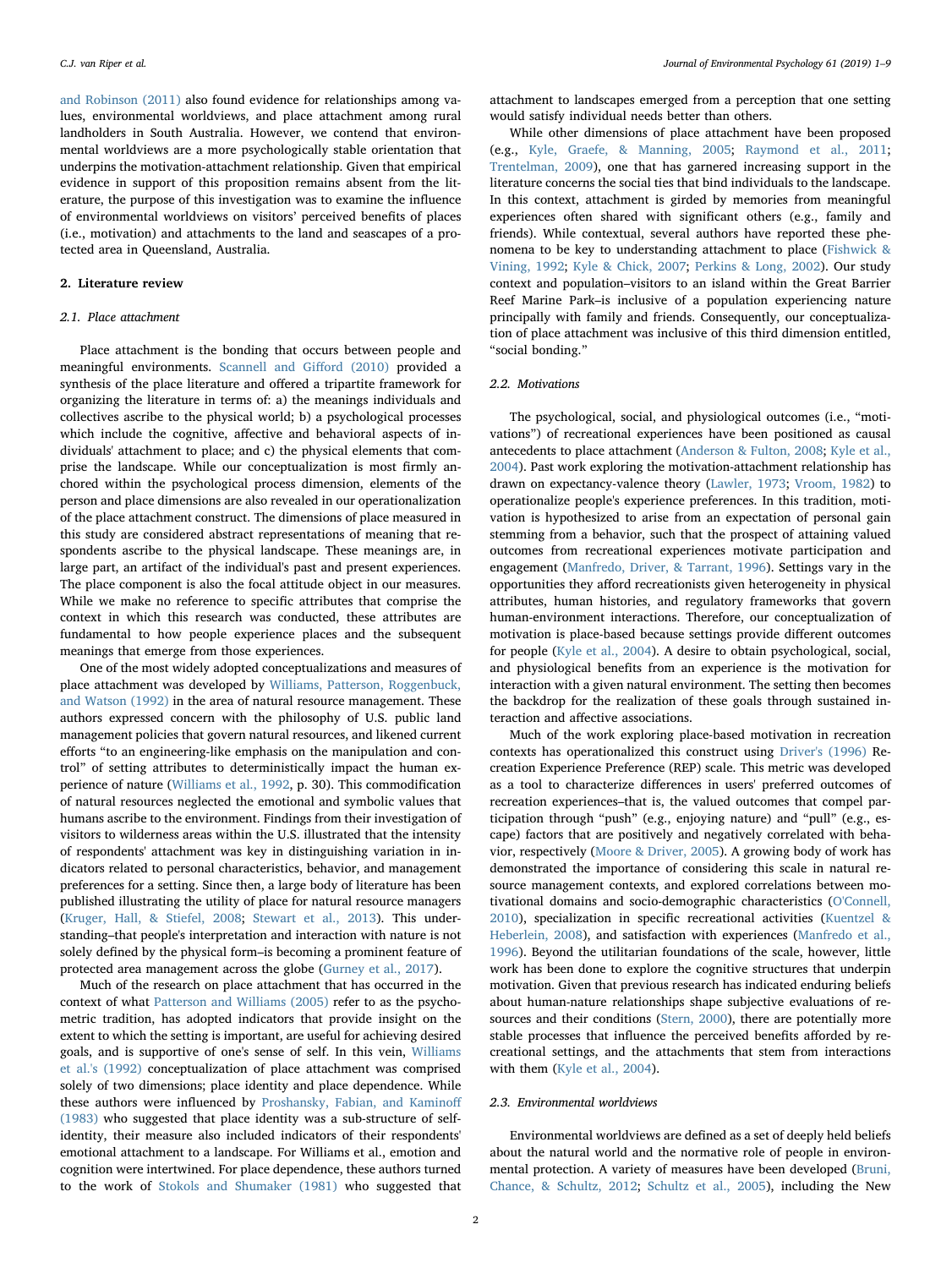Ecological Paradigm (NEP) scale ([Dunlap et al., 2000](#page-7-3)) that examines people's beliefs about living in harmony with (i.e., nature-based worldview) or having mastery over the environment (i.e., human-based worldview). The NEP includes 15 statements that relate to limits to growth, the position of humans in the environment, the fragility of nature, and the imminence of eco-crisis. The validity of NEP and its representation of different views have been tested, repeatedly ([Dunlap,](#page-7-11) [2008\)](#page-7-11). Despite ongoing debate on the dimensionality of this construct ([Amburgey & Thoman, 2012;](#page-7-12) [Hawcroft & Milfont, 2010\)](#page-7-13), a large body of research has relied on two dimensions to reflect the underlying belief systems that predispose people to act in support or opposition of policy change ([Milfont & Duckitt, 2004](#page-8-31); [Wynveen, Kyle, & Sutton, 2014](#page-8-32)). That is, people can be situated along a continuum anchored by nature-based and human-based worldviews.

Both full and abbreviated versions of the NEP have been used as explanatory variables across numerous contexts, because these ideas are psychologically stable (i.e., not easily changed) and their pyshcometric properties are well-established [\(Dunlap, 2008\)](#page-7-11). Previous research has observed NEP's direct and indirect influence on nonuse motivations [\(Kotchen & Reiling, 2000](#page-7-14)), nature-based tourism motivations ([Luo & Deng, 2008\)](#page-8-33) and self-reported commitment to the environment [\(Davis, Green, & Reed, 2009\)](#page-7-15). In the context of nature-based recreation, [Kil, Holland, and Stein \(2014\)](#page-7-16) found that environmental worldviews mediated the relationship between motivations and proenvironmental behaviors. [van Riper and Kyle \(2014\)](#page-8-13) also provided evidence of the role of NEP as a predictor of the attitude-behavior relationship. However, few studies have considered how environmental worldviews influence concepts of place despite previous research (e.g., [Bonaiuto, Carrus, Martorella, & Bonnes, 2002\)](#page-7-17) arguing that place-centered perspectives are needed to enhance environmental worldviews research.

#### 2.4. Consumptive and non-consumptive use

The designation of consumptive and non-consumptive use refers to the broad activity types that characterize outdoor recreation. Consumptive users are people who engage in activities whereby something is taken or harvested from nature for commercial, sport, or subsistence purpose (Duff[us & Dearden, 1990\)](#page-7-18). Non-consumptive users engage in activities that do not result in resource extraction and cause minimal harm to the environment ([Kyle, Norman, Jodice, Graefe, &](#page-8-34) [Marsinko, 2007](#page-8-34)). This dichotomy has proven to be useful for capturing preference heterogeneity in multiple resource management contexts ([Eisenhauer, Krannich, & Blahna, 2000;](#page-7-19) [van Riper, Kyle, Sutton, Barnes,](#page-8-35) [& Sherrouse, 2012\)](#page-8-35). Results from previous research have indicated that consumptive orientations are associated with lesser degrees of place attachment ([Kyle et al., 2007\)](#page-8-34), whereas people engaged in non-consumptive activities tend to have stronger environmental concerns ([Dunlap & He](#page-7-20)ffernan, 1975). Therefore, we contend that the valence and strength of relationships among worldviews, motivations, and place attachment may vary as a function of activities pursued while interacting with an environment.

## 2.5. Hypotheses

We hypothesized that human-based and nature-based worldviews would positively predict five dimensions of motivations to engage in outdoor recreation, respectively ([Fig. 1](#page-3-0)). Based on past empirical evidence ([Anderson & Fulton, 2008](#page-7-8); [Budruk & Wilhelm Stanis, 2013\)](#page-7-21), we also hypothesized that "push" motivations would, in turn, positively influence three dimensions of place attachment whereas the "pull" motivation measuring escape would negatively predict place attachment. Additionally, we tested whether engagement in consumptive versus non-consumptive activities would moderate the worldview-motivation-attachment relationship.

#### 3. Methods

### 3.1. Data collection

Survey data were collected June–September 2011 on Hinchinbrook Island National Park located in northeast Queensland, Australia. This biologically diverse and mountainous protected area sits within the Great Barrier Reef World Heritage Area and accommodates a range of consumptive (e.g., sport fishing, $^1$  $^1$  prawning) and non-consumptive (e.g., hiking, camping) activities. Most activities occur on Hinchinbrook Island's 32-km Thorsborne Trail that includes few facilities and maintains a wilderness-like experience for visitors, as well as in the adjacent waters. Decisions about data collection were informed by a preliminary on-site visit in 2010 and made in consultation with an agency, Queensland Parks and Wildlife Service, which oversaw the terrestrial island system and Hinchinbrook Channel. Drawing from intercept survey methods [\(Flint et al., 2016\)](#page-7-22), particularly in protected areas ([Halpenny, 2010](#page-7-23); [van Riper & Kyle, 2014\)](#page-8-13), the sampling frame was stratified by day of the week and time of day to obtain a representative sample during the study period. Potential respondents were approached by trained administrators and asked to reflect on their most recent visit. For groups, the individual with the most recent birthday who was over the age of 18 years was asked to participate to minimize selection bias ([Battaglia, Link, Frankel, Osborn, & Mokdad, 2008\)](#page-7-24). For people that refused to complete the on-site survey, a hard copy of the questionnaire was provided with a postage paid envelope enabling them to complete the questionnaire at their convenience. A total of 400 visitors were approached and 209 agreed to participate, which exceeded minimum standards for sample size and model identification ([Kline, 2015](#page-7-25); [MacCallum, Browne, & Sugawara, 1996\)](#page-8-36). All on-site encounters were recorded in a contact log and our final response rate was 52%.

## 3.2. Measures

Place attachment was measured using items adapted from the literature [\(Kyle et al., 2004,](#page-8-8) [2005\)](#page-8-9), and included the dimensions of Place Identity (five items), Place Dependence (four items), and Social Bonding (three items). Motivations for engaging in recreation were measured using 19 survey items drawn from past research that reflected the perceived benefits of outdoor recreation ([Moore & Driver, 2005](#page-8-28)). The types of motives that pushed or pulled respondents into activities included Achievement (three items), Similar People (four items), Learning (four items), Enjoying Nature (four items), and Escape (four items). Environmental worldview was operationalized using items from the New Ecological Paradigm scale ([Dunlap et al., 2000\)](#page-7-3) including the two dimensions of Nature-based (six items) and Human-based worldviews (six items). All items were measured on five-point bi-polar Likert scales ranging from  $1$  = "Strongly Disagree" to  $5$  = "Strongly Agree", with a mid-point of neutral. Finally, respondents were assigned to subgroups according to their reported activities in consumptive (e.g., sport fishing<sup>1</sup>, prawning) and non-consumptive (e.g., hiking, camping) activities.

## 3.3. Analysis

Confirmatory factor analysis (CFA) was first conducted on the pooled sample to test the hypothesized factor structure of environmental worldviews, motivation, and place attachment. After conducting a CFA, nine survey items (three NEP and six place attachment items) were dropped from the model due to low and/or cross factor loading scores. The analyses illustrated the hypothesized factor

<span id="page-2-0"></span><sup>&</sup>lt;sup>1</sup> We assigned all anglers to the consumptive subgroup because the majority engaged in resource extraction, though some may have practiced catch-andrelease.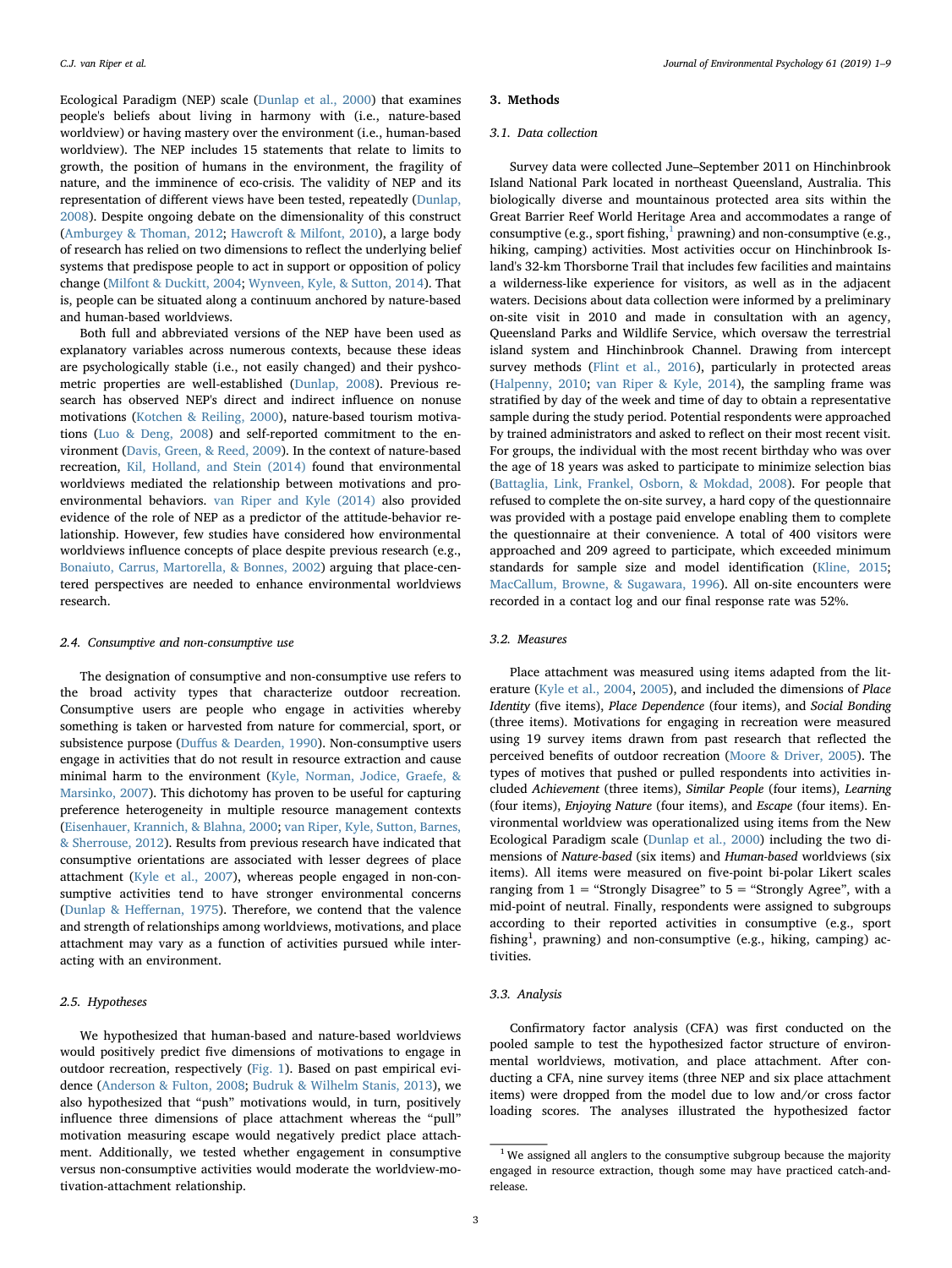<span id="page-3-0"></span>

Fig. 1. Results of the structural model for (a) the pooled sample, (b) respondents who engaged in consumptive activities, and (c) respondents who engaged in nonconsumptive activities. Invariance testing results for models b and c show all significant paths, including beta coefficients that were significantly different from each other (solid gray arrows) and relationships that were significant for only one subgroup (dashed gray arrows).

structure fit the data well. Construct reliability estimates were calculated for all scales in SPSS (version 22.0), and the internal consistency (Cronbach's alpha) of all factors was above Cortina'[s \(1983\)](#page-7-26) 0.60 threshold. Our estimate of composite reliability (CR) was adequate according to [Bagozzi and Yi](#page-7-27)'s (1988) threshold of 0.60, and our calculated average variance explained (AVE) exceeded [Fornell and](#page-7-28) Larcker'[s \(1981\)](#page-7-28) 0.50 threshold. The pattern of missing data was shown to display missing completely at random and impacted less than 10 percent of responses. Consequently, we utilized full information maximum likelihood estimation in LISREL (Version 8.70) to accommodate incompletely observed indicators [\(Enders, 2010](#page-7-29)). Item parcels were constructed from factor item means ([Little, Cunningham, Shahar, &](#page-8-37) [Widaman, 2002\)](#page-8-37). Given the complexity of our model, item parceling was performed to improve the ratio of sample size to the number of variables. The hypothesized structural relationships were tested using manifest variable regression, and the moderation hypothesis was tested using the invariance constraints procedure described by [Bollen \(1989\)](#page-7-30).

# 4. Results

Our sample was comprised of mostly (98%) White respondents with an average age of 45 ([Table 1](#page-3-1)). A total of 59% were men, which aligns with the demographic characteristics of visitors to Australian national parks [\(Roy Morgan Research, 2017](#page-8-38)). The annual household income for 60% of respondents was \$100,000 or less, which was less than the median household income in 2011 of \$64,168 [\(ABS, 2018](#page-7-31)). The majority (71%) were born in Australia, most (88%) resided in the area, and just over half (55%) reported at least some university training.

We observed partial support for the hypothesized relationships in the structural model ( $\chi^2$  = 23.37, df = 11, RMSEA = 0.07, NFI = 0.93,  $CFI = 0.98$ ) [\(Tables 2](#page-4-0)–4). For the pooled sample, *Nature-based* worldviews positively predicted five dimensions of motivations (Achievement:  $γ = 0.20$ ; Similar People:  $γ = 0.21$ ; Learning:  $γ = 0.18$ ; Enjoying Nature:  $\gamma = 0.25$ ; Escape:  $\gamma = 0.14$ ). Human-based worldviews on the other

## <span id="page-3-1"></span>Table 1

Socio-demographic characteristics of outdoor recreationists on Hinchinbrook Island National Park.

|                    |                                          | Valid Percent |
|--------------------|------------------------------------------|---------------|
| Gender             | Male                                     | 59.8%         |
|                    | Female                                   | 40.2%         |
| Education          | Finished primary school                  | 1.6%          |
|                    | Some secondary school                    | 10.8%         |
|                    | Finished secondary school                | 25.3%         |
|                    | Some technical school                    | 8.1%          |
|                    | Finished technical school                | 14.0%         |
|                    | Some university/college of advanced      | 5.9%          |
|                    | education training                       |               |
|                    | University/college of advanced education | 20.4%         |
|                    | training degree                          |               |
|                    | Honors                                   | 3.8%          |
|                    | <b>Masters</b>                           | 17.7%         |
|                    | Ph.D., J.D. or equivalent                | 4.8%          |
| Income             | $<$ \$50,000                             | 27.4%         |
|                    | \$50,000 - \$99,999                      | 32.1%         |
|                    | \$100,000 - \$149,999                    | 19.6%         |
|                    | $\geq$ \$150,000                         | 20.3%         |
| Ethnicity          | Hispanic (yes)                           | 2.5%          |
| Race               | White                                    | 98%           |
| Use.               | Past Visitation (yes)                    | 59.9%         |
| Place of residence | Live in Australia (yes)                  | 87.7%         |
| Place of birth     | Born in Australia (yes)                  | 69.7%         |
| Household size     | Number of people in household (M, SD)    | 2.86 (2.29)   |
| Age                | Ages $(M, SD)$                           | 44.32 (15.76) |

hand positively predicted two dimensions of motivation to participate in outdoor recreation activities (Achievement:  $\gamma = 0.21$ ; Similar People:  $\gamma = 0.29$ ) despite our hypotheses to the contrary. We also found that Place Identity was positively predicted by Learning ( $\beta = 0.16$ ), and as expected, Place Dependence was positively predicted by Achievement ( $\beta$  = 0.23) and negatively predicted by *Escape* ( $\beta$  = -0.11). Social Bonding was positively predicted by Achievement ( $\beta = 0.19$ ), Similar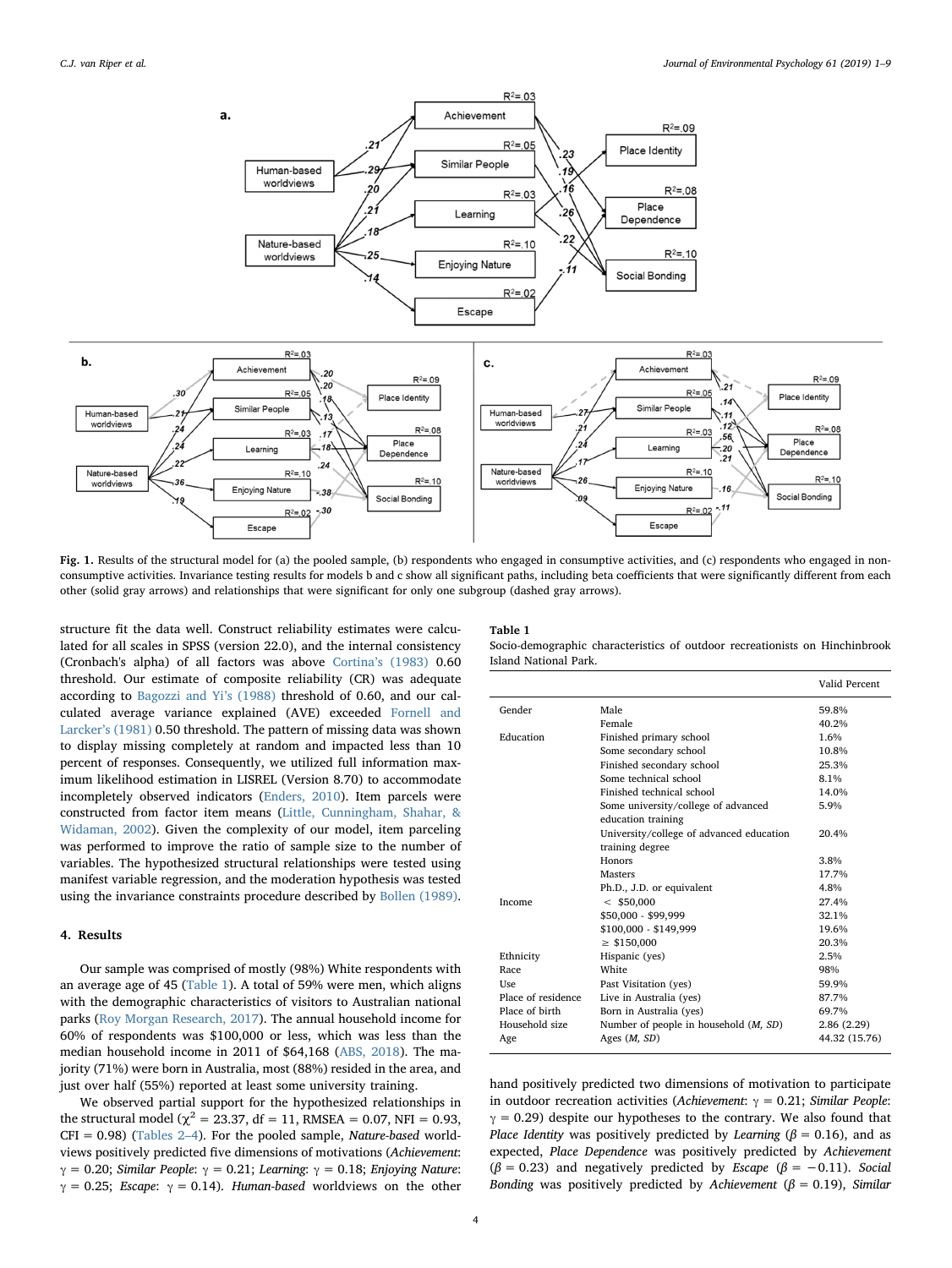#### <span id="page-4-0"></span>Table 2

Means, standard deviations, internal consistencies, t-stats, and factor loading scores for scale items measuring environmental worldviews for respondents in the pooled sample and two subgroups defined by activity engagement.

| Survey items                                                                                 | Pooled Sample | Consumptive | Non-consumptive |       | λ    |
|----------------------------------------------------------------------------------------------|---------------|-------------|-----------------|-------|------|
|                                                                                              | Mean (SD)     | Mean (SD)   | Mean (SD)       |       |      |
| Nature-based worldviews ( $\alpha = 0.854$ , CR = 0.975, AVE = 0.876)                        |               |             |                 |       |      |
| When humans interfere with nature it often produces disastrous                               | 3.78 (0.98)   | 3.70(1.04)  | 3.84(0.93)      | 14.96 | 0.71 |
| consequences                                                                                 |               |             |                 |       |      |
| Humans are severely abusing the environment                                                  | 3.67(1.16)    | 3.32(1.18)  | 3.96(1.08)      | 16.94 | 0.74 |
| Plants and animals have as much right as humans to exist                                     | 3.99(1.09)    | 3.96(1.20)  | 4.01(1.00)      | 15.40 | 0.71 |
| The Earth is like a spaceship with very limited room and resources                           | 3.43(1.09)    | 3.33(1.11)  | 3.54(1.06)      | 10.32 | 0.59 |
| The balance of nature is very delicate and easily upset                                      | 3.95(0.95)    | 3.87(0.98)  | 4.02(0.92)      | 13.43 | 0.67 |
| If things continue on their present course we will soon experience a                         | 3.51(1.16)    | 3.30(1.26)  | 3.68(1.05)      | 13.82 | 0.68 |
| major ecological catastrophe                                                                 |               |             |                 |       |      |
| Human-based worldviews ( $\alpha = 0.802$ , CR = 0.969, AVE = 0.846)                         |               |             |                 |       |      |
| Human ingenuity will ensure that do not make the earth unlivable                             | 2.94(1.08)    | 3.05(1.13)  | 2.83(1.01)      | 6.13  | 0.43 |
| The earth has plenty of resources if we just learn how to develop them                       | 3.47(1.09)    | 3.62(1.14)  | 3.33(1.04)      | 9.03  | 0.57 |
| The balance of nature is strong enough to cope with the impacts of modern industrial nations | 2.23(1.00)    | 2.49(1.11)  | 2.01(0.84)      | 13.17 | 0.68 |
| The so-called "ecological" crisis facing humankind has been greatly                          | 2.78(1.17)    | 3.18(1.16)  | 2.42(1.07)      | 15.50 | 0.74 |
| exaggerated                                                                                  |               |             |                 |       |      |
| Humans were meant to rule over the rest of nature                                            | 2.26(1.08)    | 2.45(1.18)  | 2.07(0.97)      | 16.07 | 0.74 |
| Humans will eventually learn enough about how nature works to be able to control it          | 2.52(1.12)    | 2.75(1.22)  | 2.33(1.01)      | 9.55  | 0.58 |

Note. Scales ranged from 1 (Strongly Disagree) to 5 (Strongly Agree).

Fit Statistics:  $X^2 = 108.124$ , df = 53, p  $\lt$  0.01; RMSEA = 0.070 (0.056–0.098); CFI = 0.917; SRMR = 0.059.

People ( $\beta$  = 0.26) and Learning ( $\beta$  = 0.22).

We compared the relationships tested in our structural model between two subgroups defined by engagement in consumptive (52.1%) and non-consumptive (46.4%) activities on Hinchinbrook [\(Table 5](#page-5-0), [Fig. 1\)](#page-3-0). Invariance tests of the regression coefficients indicated that six paths were significantly different between the two subgroups  $(\Delta \chi^2 = 66.91, p \le 0.001, \Delta df = 20)$  [\(Table 6](#page-5-1)). As shown, human-based worldviews were positively related to Achievement ( $\beta$  = 0.30), which was in turn instrumental in shaping respondents' Place Identity  $(\beta = 0.20)$ . This finding was only observed for respondents engaged in consumptive activities such as angling and prawning. Place Identity was also shaped by Learning ( $\beta$  = 0.56), though only for respondents engaged in non-consumptive recreation. Place Dependence was influenced by a variety of motivations and results from the invariance testing showed significant differences between the two subgroups. Escape was important for all respondents, though non-consumptive recreationists ( $\beta = -0.11$ ) who sought escape were less likely than consumptive recreationists ( $\beta$  = 0.30) to be dependent on places in the protected area. Social Bonding was influenced by four motivations, two of which were variant across subgroups. Specifically, as Enjoying Nature increased, Social Bonding decreased for consumptive recreationists  $(\beta = -0.38)$  and increased for non-consumptive recreationists  $(\beta = 0.16)$ . Learning also had differential effects on Social Bonding, in that a stronger positive relationship was found for respondents in the

#### Table 3

Means, standard deviations, internal consistencies, t-stats, and factor loading scores for scale items measuring motivations for respondents in the pooled sample and two subgroups defined by activity engagement.

| Survey items                                                         | Pooled Sample | Consumptive | Non-consumptive |       | λ    |
|----------------------------------------------------------------------|---------------|-------------|-----------------|-------|------|
|                                                                      | Mean (SD)     | Mean (SD)   | Mean (SD)       |       |      |
| Achievement ( $\alpha = 0.731$ , CR = 0.877, AVE = 0.727)            |               |             |                 |       |      |
| To be challenged                                                     | 3.36(1.20)    | 3.05(1.22)  | 3.60(1.12)      | 10.60 | 0.61 |
| To feel my independence                                              | 3.12(1.22)    | 2.93(1.36)  | 3.31(1.06)      | 15.39 | 0.75 |
| To be on my own                                                      | 2.53(1.22)    | 2.48(1.37)  | 2.55(1.08)      | 11.76 | 0.65 |
| Similar People ( $\alpha = 0.852$ , CR = 0.932, AVE = 0.902)         |               |             |                 |       |      |
| To be with members of my group                                       | 3.98(1.06)    | 3.98(1.03)  | 3.97(1.10)      | 13.64 | 0.68 |
| To be with my friends                                                | 3.85(1.08)    | 3.92(1.04)  | 3.78(1.13)      | 13.82 | 0.69 |
| To be with people having similar values                              | 3.67(1.56)    | 3.81(1.21)  | 3.53(1.10)      | 22.43 | 0.81 |
| To be with people who have similar interests                         | 3.88(1.10)    | 4.01(1.05)  | 3.77(0.94)      | 23.93 | 0.84 |
| Learning ( $\alpha = 0.865$ , CR = 0.912, AVE = 0.865)               |               |             |                 |       |      |
| To understand things better here                                     | 3.42(1.07)    | 3.32(1.14)  | 3.51(1.02)      | 11.05 | 0.60 |
| To develop personal, spiritual values                                | 2.62(1.08)    | 2.54(1.17)  | 2.67(1.00)      | 24.25 | 0.81 |
| To think about my personal values                                    | 2.86(1.12)    | 2.76(1.17)  | 2.97(1.20)      | 33.39 | 0.87 |
| To learn more about myself                                           | 2.76(1.22)    | 2.62(1.26)  | 2.90(1.17)      | 29.09 | 0.84 |
| <i>Enjoying Nature</i> ( $\alpha = 0.881$ , CR = 0.812, AVE = 0.779) |               |             |                 |       |      |
| To view the scenery                                                  | 4.37(0.87)    | 4.04(0.99)  | 4.65(0.61)      | 28.93 | 0.85 |
| To view the scenic beauty                                            | 4.47(0.80)    | 4.20(0.86)  | 4.72(0.66)      | 27.06 | 0.83 |
| To be close to nature                                                | 4.01(1.09)    | 3.63(1.20)  | 4.32(0.88)      | 20.58 | 0.77 |
| To be in a natural setting                                           | 4.19(0.88)    | 3.97(0.94)  | 4.38 (0.78)     | 17.33 | 0.73 |
| <i>Escape</i> ( $\alpha$ = 0.746, CR = 0.793, AVE = 0.756)           |               |             |                 |       |      |
| To give my mind a rest                                               | 3.90(1.05)    | 3.81(1.13)  | 3.97(0.98)      | 13.63 | 0.67 |
| To experience tranquility                                            | 3.97(0.93)    | 3.78(1.06)  | 4.13(0.78)      | 20.59 | 0.79 |
| To be away from crowds of people                                     | 3.76(1.16)    | 3.55(1.25)  | 3.93(1.05)      | 8.86  | 0.54 |
| To experience the open space                                         | 3.90(0.91)    | 3.85(0.98)  | 3.94(0.84)      | 12.32 | 0.64 |

Note. Values are mean scores on a five point scale ranging from 1 (Strongly Disagree) to 5 (Strongly Agree).

Fit Statistics:  $X^2 = 273.910$ , df = 142,  $p \le 0.01$ ; RMSEA = 0.072 (0.059–0.085); CFI = 0.918; SRMR = 0.063.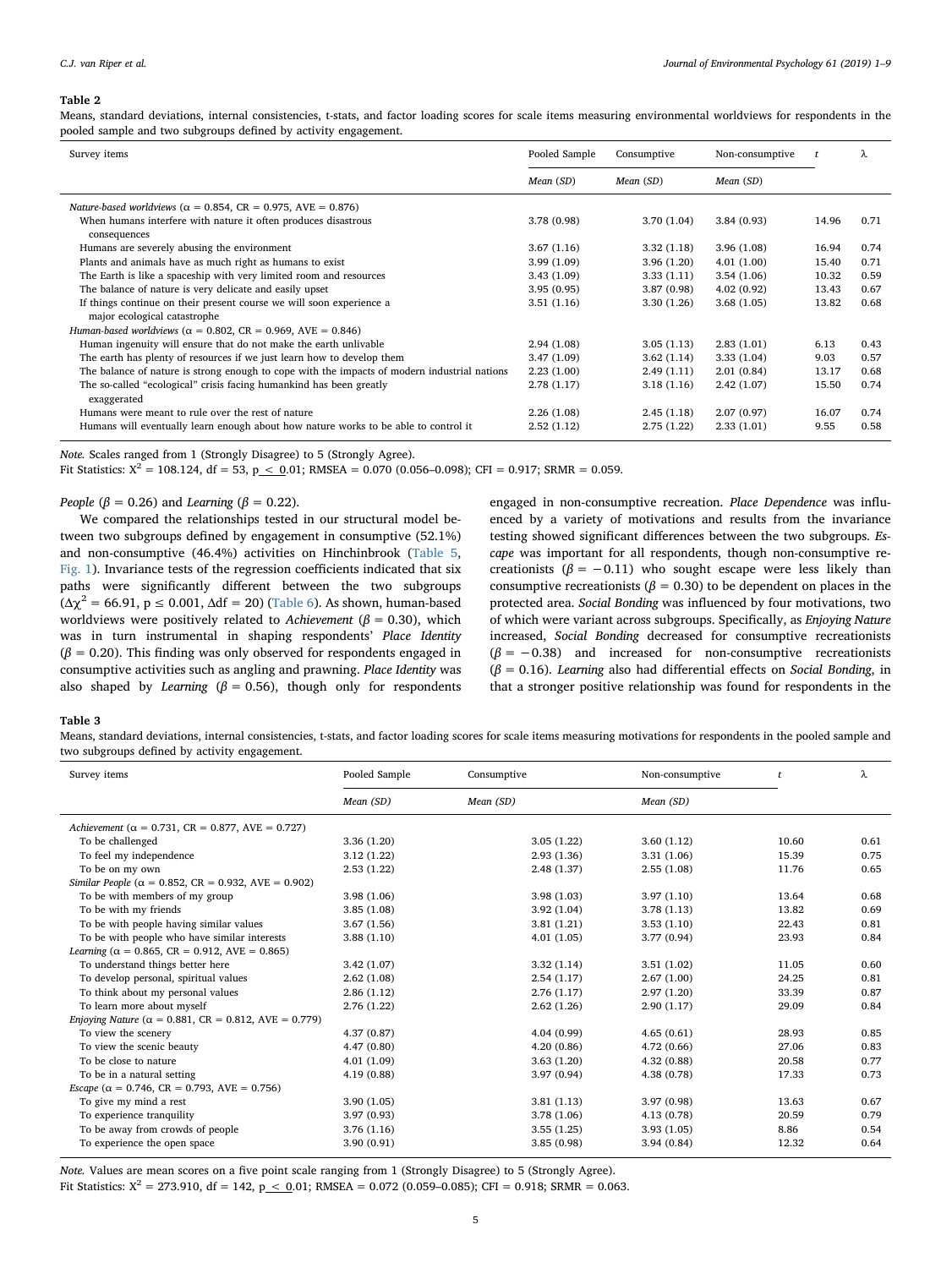#### Table 4

Means, standard deviations, internal consistencies, t-stats, and factor loadings for scale items measuring place attachment among respondents in the pooled sample and two subgroups defined by activity engagement.

| Survey items                                                                     | Pooled Sample | Consumptive | Non-consumptive |       | λ    |
|----------------------------------------------------------------------------------|---------------|-------------|-----------------|-------|------|
|                                                                                  | Mean (SD)     | Mean (SD)   | Mean (SD)       |       |      |
| Place Identity ( $\alpha = 0.917$ , CR = 0.854, AVE = 0.765)                     |               |             |                 |       |      |
| I feel this place is part of me                                                  | 2.70(1.10)    | 2.86(1.16)  | 2.50(0.99)      | 18.48 | 0.72 |
| I identify strongly with this place                                              | 3.16(1.13)    | 3.43(1.22)  | 2.92(1.00)      | 55.80 | 0.92 |
| I am very attached to this place                                                 | 3.28(1.12)    | 3.53(1.19)  | 3.05(1.00)      | 44.08 | 0.83 |
| Visiting this place says a lot about who I am                                    | 2.98(1.14)    | 2.93(1.16)  | 3.02(1.12)      | 14.84 | 0.67 |
| This place means a lot to me                                                     | 3.37(1.09)    | 3.56(1.14)  | 3.18(1.02)      | 46.20 | 0.89 |
| Place Dependence ( $\alpha = 0.901$ , CR = 0.897, AVE = 0.812)                   |               |             |                 |       |      |
| This place is the best place for what I like to do                               | 3.35(1.04)    | 3.56(1.11)  | 3.14(0.94)      | 22.32 | 0.78 |
| No other place can compare to this place                                         | 2.93(1.17)    | 3.12(1.28)  | 2.68(1.03)      | 31.40 | 0.85 |
| I get more satisfaction out of visiting this place than any other                | 2.70(1.07)    | 2.93(1.17)  | 2.48(0.94)      | 35.87 | 0.87 |
| Doing what I do here is more important to me than doing it in any<br>other place | 2.68(1.10)    | 2.95(1.17)  | 2.43(0.97)      | 28.14 | 0.83 |
| Social Bonding ( $\alpha = 0.707$ , CR = 0.801, AVE = 0.749)                     |               |             |                 |       |      |
| I have a lot of fond memories about this place                                   | 3.81(1.08)    | 3.75(1.19)  | 3.84(0.99)      | 12.01 | 0.64 |
| I have a special connection to this place and the people who use it              | 2.88(1.09)    | 3.11(1.16)  | 2.61(0.95)      | 20.70 | 0.80 |
| I will (do) bring my children to this place                                      | 3.72(1.09)    | 3.86(1.18)  | 3.61(0.99)      | 10.62 | 0.59 |

Note. Values are mean scores on a scale ranging from 1 (Strongly Disagree) to 5 (Strongly Agree). Fit Statistics:  $X^2 = 118.708$ , df = 51, p < 0.01; RMSEA = 0.088  $(0.067-0.108)$ ; CFI = 0.953; SRMR = 0.047.

 $<sup>∗</sup>p ≤ 0.01.$ </sup>

### <span id="page-5-0"></span>Table 5

| Regression results. |  |
|---------------------|--|
|---------------------|--|

| Dependent variable     | Predictor variable      | β         | B    | SF.  | $R^2$ |
|------------------------|-------------------------|-----------|------|------|-------|
| Achievement            | Human-based Worldviews  | $0.21**$  | 0.10 | 0.04 | 0.03  |
|                        | Nature-based Worldviews | $0.20*$   | 0.12 | 0.04 |       |
| Similar People         | Human-based Worldviews  | $0.29***$ | 0.13 | 0.05 | 0.05  |
|                        | Nature-based Worldviews | $0.21*$   | 0.20 | 0.06 |       |
| Learning               | Human-based Worldviews  |           |      |      |       |
|                        | Nature-based Worldviews | $0.18**$  | 0.09 | 0.05 | 0.03  |
| <b>Enjoying Nature</b> | Human-based Worldviews  |           |      |      |       |
|                        | Nature-based Worldviews | $0.25***$ | 0.10 | 0.05 | 0.10  |
| Escape                 | Human-based Worldviews  |           |      |      |       |
|                        | Nature-based Worldviews | $0.14*$   | 0.11 | 0.05 | 0.02  |
| Place Identity         | Achievement             |           |      |      |       |
|                        | Similar People          |           |      |      |       |
|                        | Learning                | $0.26***$ | 0.59 | 0.11 | 0.09  |
|                        | <b>Enjoy Nature</b>     |           |      |      |       |
|                        | Escape                  |           |      |      |       |
| Place Dependence       | Achievement             | $0.23**$  | 0.15 | 0.14 | 0.08  |
|                        | Similar People          |           |      |      |       |
|                        | Learning                |           |      |      |       |
|                        | <b>Enjoy Nature</b>     |           |      |      |       |
|                        | Escape                  | $-0.11*$  | 0.09 | 0.06 |       |
| Social Bonding         | Achievement             | $0.19**$  | 0.26 | 0.10 | 0.10  |
|                        | Similar People          | $0.16**$  | 0.22 | 0.07 |       |
|                        | Learning                | $0.22*$   | 0.33 | 0.14 |       |
|                        | <b>Enjoy Nature</b>     |           |      |      |       |
|                        | Escape                  |           |      |      |       |

 $*_{p} \leq 0.05, **_{p} \leq 0.01, **_{p} \leq 0.001.$ 

# <span id="page-5-1"></span>Table 6

Summary of invariance testing between groups.

|                                                 | $SB\chi^2$ | đt | Δχ <sup>2</sup>              | $\Delta df$       | <b>RMSEA (90% CI)</b> | <b>CFI</b> | <b>NNFI</b> |
|-------------------------------------------------|------------|----|------------------------------|-------------------|-----------------------|------------|-------------|
|                                                 |            |    |                              |                   |                       |            |             |
| H1: Form                                        | 43.04      | 22 | $\equiv$                     | $\equiv$          | 0.081                 | 0.895      | 0.974       |
| H2: Structural Coefficients                     | 109.961    | 42 | 66.92*                       | 20                | 0.111                 | 0.823      | 0.917       |
| H <sub>2a</sub> : Final structural Coefficients | 61.94      | 37 | $\qquad \qquad \blacksquare$ | $\qquad \qquad -$ | 0.076                 | 0.970      | 0.926       |
|                                                 |            |    |                              |                   |                       |            |             |

 $* p \leq 0.001.$ 

consumptive ( $\beta$  = 0.24) versus non-consumptive ( $\beta$  = 0.21) subgroups, although this difference was small.

# 5. Discussion

The aim of this study was to examine the influence of survey respondents' environmental worldviews on their motivations to participate in outdoor recreation activities and attachment to the land and seascapes of a protected area in Queensland, Australia. Our results indicated that respondents drew on their underlying environmental worldviews to evaluate the benefits afforded by the land/seascape, and in turn, their motives for participation influenced the intensity and type of attachment formed with the setting. In line with previous research (Duff[us & Dearden, 1990](#page-7-18); [van Riper et al., 2012\)](#page-8-35), results from invariance testing revealed variation in the strength and valence of hypothesized relationships across two subgroups defined by engagement in consumptive and non-consumptive activities. That is, our findings illustrated that place attachment was a function of multiple psychological processes reported by individuals engaged in activities that characterized different interactions with the physical world.

Our conceptualization of motivation was anchored in expectancy valence theory ([Lawler, 1973\)](#page-8-17) because we assumed that motivation stemmed from expectations of personal gain and believed the setting was instrumental for goal attainment. Specifically, Place Dependence was positively predicted by Achievement, Similar People, and Learning, and negatively predicted by Escape, that as push factors increased, so too did motivations to engage with the landscape and ultimately develop attachment, whereas pull factors drew people from their everyday lives into nature-based experiences ([Moore & Driver, 2005](#page-8-28)). Given the negative correlation between respondents' quest for escaping the pressures of everyday life and Place Dependence, particularly for the consumptive subgroup, the Hinchinbrook context did not appear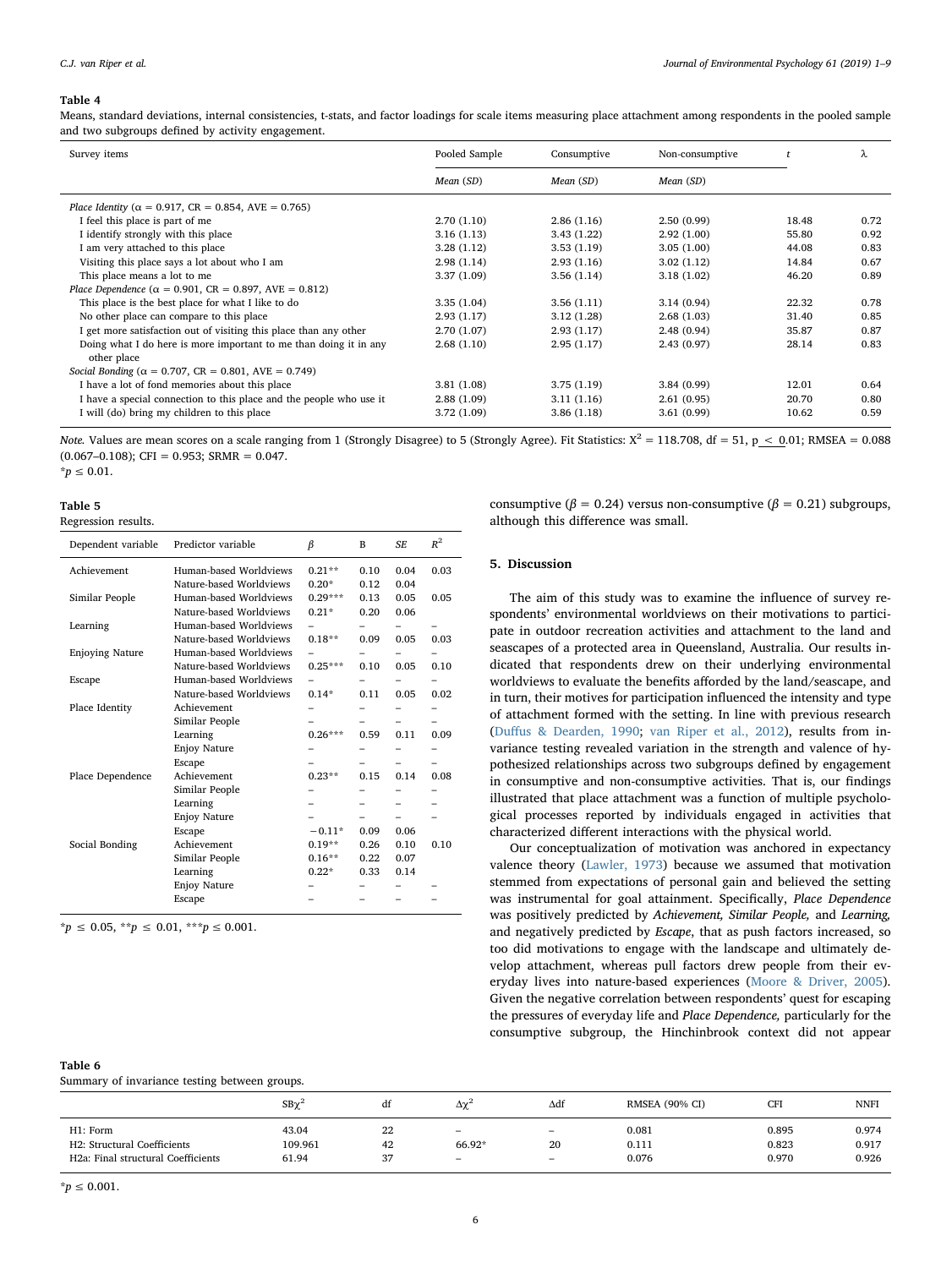unique in its ability to afford opportunities for escape. Similar findings have been reported in U.S. natural resource management contexts where "veteran" anglers expressing strong ties to the setting also reported having a broader array of setting substitutes [\(Hammitt,](#page-7-32) [Backlund, & Bixler, 2004\)](#page-7-32). We also extend an emerging body of literature that has adopted a similar conceptual framework of place-based motivations [\(Anderson & Fulton, 2008](#page-7-8); [Budruk & Wilhelm Stanis, 2013](#page-7-21); [Halpenny, 2010\)](#page-7-23) by offering a perspective on how motivations influence attachment to a coastal and marine protected area. While the salience of motives has differed across research contexts, their influence on place attachment is consistent with what we report here; recreationrelated motives that prompt place interaction and experience foster attachment.

We found differential effects of the antecedent processes of place attachment in the pooled sample [\(Kyle et al., 2005;](#page-8-9) [Ramkissoon &](#page-8-39) [Mavondo, 2015\)](#page-8-39); however, differences also emerged between two survey subgroups. Six regression paths were non-invariant, suggesting that segmenting respondents according to consumptive versus nonconsumptive use accounted for preference heterogeneity ([Thompson &](#page-8-14) [Barton, 1994\)](#page-8-14). Respondents whose worldviews were predominantly geared toward the environment were compelled by a more diverse array of motivations than respondents who adopted a Human-based worldview. This finding mirrors previous research that has found differences in the motivational profiles of respondents [\(Kyle et al., 2007](#page-8-34)). We observed that the relationship between worldviews and Place Identity was mediated by Learning for non-consumptive respondents and Achievement for consumptive respondents. One plausible explanation stemming from previous research suggests that intrinsic motivations stem from an internalization of behavioral regulation and are facilitated by the realization of basic psychological needs ([Ryan & Deci, 2000\)](#page-8-40). If places satisfy needs such as feeling competent, attachment may ensue, especially if the individual believes the place reflects a part of their identity ([Proshansky et al., 1983](#page-8-21)). Moreover, we suggest the worldview-motivation-attachment relationship varies as a function of activity type. Given that worldviews serve as filters for selective attention ([Postman, Bruner, & McGinnies, 1948](#page-8-41)), it stands to reason that recreationists engaged in different activities perceive unique benefits that influence the formation of attachment to places.

Respondents who were engaged in consumptive recreation exhibited a different pattern of relationships between motives for Enjoying Nature and Social Bonding than non-consumptive recreationists. For consumptive recreationists, Enjoying Nature had a relatively strong and negative influence on Social Bonding, indicating that for these individuals, attachment was less likely to emerge from social interaction. Alternately, for non-consumptive respondents, the enjoyment of nature was positively associated with the bonds they shared with friends and family. While the latter is consistent with findings reported by [Kyle](#page-8-8) [et al. \(2004\),](#page-8-8) their study did not include consumptive recreationists. For consumptively-oriented respondents on Hinchinbrook, attachment to place stemming from social interaction declined as they more intently sought nature and its scenery. Alternately, it could be that consumptive activities were more likely to be done in solitude. This finding aligns with work by [Raymond et al. \(2011\)](#page-8-19) who reported different associations between two components of social bonding including family bonding and friend bonding. Given variation in the meanings tied to friends and relatives, there is also potential for variation in the nature and intensity of meanings that people ascribe to settings that accommodate these relationships. Therefore, future research is needed to better understand how different characteristics of social bonding are (in)directly or influenced by place-based motivations, environmental worldviews, and modes of engagement with place.

#### 6. Future research and management options

Our findings provide support for the proposition that the meanings outdoor recreationists ascribe to a protected area landscape are shaped by different psychological processes. We provide evidence of multiple factors that play a role in attachment formation and identify options for environmental management agencies to foster stewardship by more effectively engaging with particular audiences. Here, we showed that worldviews existing independent of a particular place anteceded the motivation-attachment relationship established in previous research ([Kyle et al., 2004](#page-8-8)), and that activity engagement accounted for preference heterogeneity [\(van Riper et al., 2012\)](#page-8-35). However, we acknowledge that place attachment is a multi-faceted construct and the interactions of contextual variables are important to consider [\(Ramkissoon &](#page-8-42) [Mavondo, 2017;](#page-8-42) [Scannell & Gi](#page-8-0)fford, 2010). Moreover, our hypothesized model reflects a cognitive hierarchy ([Vaske & Donnelly, 1999](#page-8-16)) that situates value orientations and attitudes as drivers of intention, and ultimately, behavior. While these findings demonstrate the mediating role played by motivation on the worldview-place attachment relationship, other hierarchical and structural models of the psychological antecedents of behavior should include additional mediators that, depending on context, may help explain why individuals make decisions.

The utility of place for understanding and managing natural landscapes for conservation-based outcomes has been well documented ([Kruger et al., 2008](#page-7-5); [Stewart et al., 2013](#page-8-1)). Much of this work has stressed the importance of co-creating policy outcomes and engaging stakeholders in planning and management of natural resources. In this vein, we provided empirical evidence for how phenomena could be targeted by managers to facilitate dialogue and strengthen connections to places. For instance, our results suggest setting density should be considered when managing for angling opportunities because consumptive recreationists preferred solitary interactions with nature, and these preferences negatively correlated with attachment. Alternately, fishing competitions that allow for sustained interactions with the resource could facilitate attachment given the importance of Achievement as a motive for interacting with the protected area that stimulates place dependence. Opportunities for facilitating attachment have real-world outcomes given that behaviors are linked to cognitive and affective bonds with places [\(Halpenny, 2010\)](#page-7-23).

We investigated the processes driving the development of attachments to place in the context of nature-based leisure, which is distinct from much of the place research which has tended to focus on residential contexts (e.g., homes, second homes, neighborhood, community, city; for review, see [Lewicka, 2011\)](#page-8-10). Given that leisure behavior is intrinsically motivated and occurs in the context of perceived freedom ([Kleiber, Walker, & Mannell, 2011](#page-7-33)), nature-based activities and settings reflect a "special" case of human-environment interaction [\(Kyle, 2016](#page-7-34)). First, unlike residential environs, attributes within a setting are seldom encountered on a daily basis and are often considered unique in their own right. For many, the experience of nature contains spiritual properties [\(Heintzman, 2009\)](#page-7-35). Second, leisure experiences are often shared with significant others. The meanings of these experiences and the relationships shared with others become embedded in the landscape [\(Kyle](#page-8-24) [& Chick, 2007\)](#page-8-24). Consequently, the intensity and array of meanings associated with places of leisure are distinct from the meanings associated with places from everyday life. Thus, future research should examine different types of attachments that span (un)conventional locations.

Following the dominant framework in the environmental psychology literature [\(Lewicka, 2011](#page-8-10)), our conceptualization of place attachment included identity and dependence [\(Williams et al., 1992](#page-8-20)), along with social bonding [\(Kyle et al., 2005\)](#page-8-9); however, other conceptualizations have been presented. For example, previous research ([Jorgensen & Stedman, 2001](#page-7-2); [Kyle et al., 2004\)](#page-8-8) has teased apart the affective and cognitive components of place that coalesced within [Williams et al.'s \(1992\)](#page-8-20) indicators of place identity. Further, scholars have measured several other dimensions of place that reflect attachments shared with the environment (see [Hammitt et al., 2004](#page-7-32); [Raymond et al., 2011\)](#page-8-19). While these developments have potential for furthering our understanding of how and why people bond with places, the adoption of measures should be cautiously weighed against the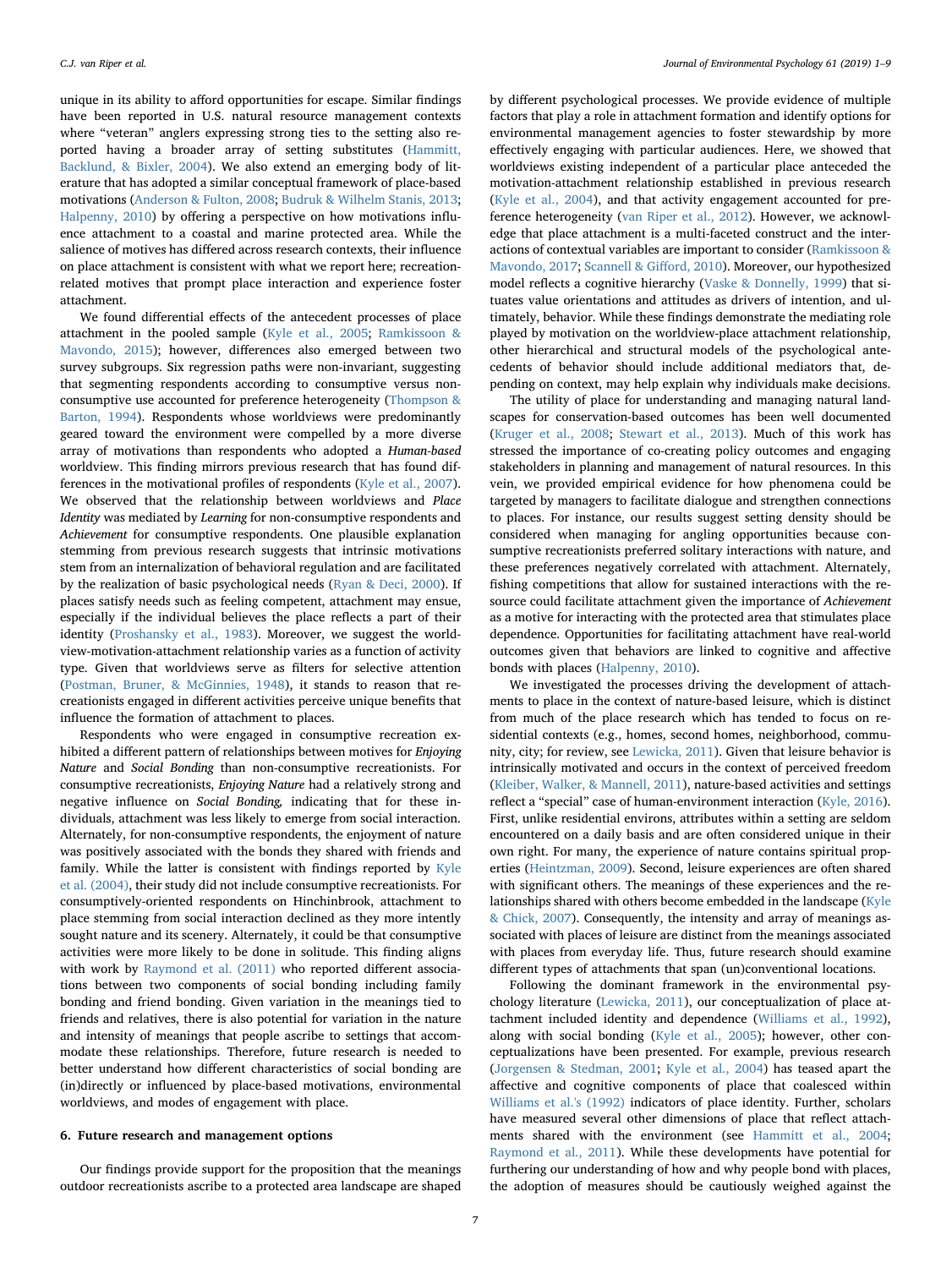contextual nuance of the study context in which they will be applied. Beyond the array of ontological and epistemological research traditions that have spawned heterogeneity in place-related terminology, there are equally confounding ways that place attributes (e.g., natural vs. built environments), scale, and culture intertwine to shape the meaning and significance of place. That is, we encourage sensitivity to study context when adopting conceptualizations and measurement of place attachment.

Two limitations related to the data and analyses need to be acknowledged. First, these data are cross-sectional and address a single activity and spatial context. While our findings are consistent with work previously reported in the broader worldviews-motive-place literature, both the activity and setting are unique. As we noted, there was little empirical evidence available exploring these constructs in the context we have studied. Consequently, there is potential for the nature of the relationship we explored to vary in other activity contexts. Additionally, our cross-sectional data limit the extent to which we claim causality in the model tested. While the valence of our hypothesized associations were ground in past work, these data only allowed us to suggest the causal associations were plausible. Other designs (e.g., longitudinal, experimental) along with further evidence will begin to identify the bounds to which these associations can be generalized.

## 7. Conclusions

Motivations to engage in outdoor recreation have been viewed as predictors of place attachment yet there are even more stable and underpinning beliefs that antecede this relationship. Our findings suggest that environmental worldviews underpin and help to explain the linkage between motivation and place attachment. Given that empirical evidence in support of this hypothesis has remained absent from the literature, our study advances theoretical knowledge of these relationships. We also provide useful insights for public land management agencies that aim to foster appreciation of places by targeting the phenomena that shape connections formed between people and their environments. In settings such as Hinchinbrook Island National Park where consumptive and non-consumptive human uses occur, our findings are particularly informative for guiding efforts to accommodate multiple and at times competing forms of human use. Understanding the range of meanings ascribed to natural areas and the strength of connections between people and special places enables managers to anticipate and be better equipped to mitigate conflict as well as develop equitable policy options that reflect a diversity of stakeholder positions.

## Acknowledgements

We thank Drs. Stephen Sutton and Renae Tobin for their contributions throughout the research process. Parker Batt and Hinchinbrook Island Cruises assisted with data entry and collection, and Queensland Parks and Wildlife Service provided conceptual guidance that improved the quality of this research. Financial support was provided by the Human Dimensions of Natural Resources Laboratory at Texas A&M University, the Fishing and Fisheries Research Centre at James Cook University, and the James Villo Fellowship for Marine Recreation Research.

# Appendix A. Supplementary data

Supplementary data to this article can be found online at [https://](https://doi.org/10.1016/j.jenvp.2018.11.001) [doi.org/10.1016/j.jenvp.2018.11.001.](https://doi.org/10.1016/j.jenvp.2018.11.001)

#### References

<span id="page-7-12"></span><span id="page-7-0"></span>Altman, I., & Low, S. M. (Eds.). (1992). [Place attachment, human behavior and environments:](http://refhub.elsevier.com/S0272-4944(18)30298-6/sref1) [Advances in theory and research](http://refhub.elsevier.com/S0272-4944(18)30298-6/sref1). New York: Plenum Press. [Amburgey, J. W., & Thoman, D. B. \(2012\). Dimensionality of the new ecological](http://refhub.elsevier.com/S0272-4944(18)30298-6/sref2)

[paradigm: Issues of factor structure and measurement.](http://refhub.elsevier.com/S0272-4944(18)30298-6/sref2) Environment and Behavior, 44[\(2\), 235](http://refhub.elsevier.com/S0272-4944(18)30298-6/sref2)–256.

- <span id="page-7-8"></span>[Anderson, D. H., & Fulton, D. C. \(2008\). Experience preferences as mediators of the](http://refhub.elsevier.com/S0272-4944(18)30298-6/sref3) [wildlife related recreation participation: Place attachment relationship.](http://refhub.elsevier.com/S0272-4944(18)30298-6/sref3) Human [Dimensions of Wildlife, 13](http://refhub.elsevier.com/S0272-4944(18)30298-6/sref3)(2), 73–88.
- <span id="page-7-31"></span>Australian Bureau of Statistics (ABS) (2018, November 1). Commonwealth of Australia. Retrieved from [http://quickstats.censusdata.abs.gov.au/census\\_services/getproduct/](http://quickstats.censusdata.abs.gov.au/census_services/getproduct/census/2011/quickstat/0) [census/2011/quickstat/0.](http://quickstats.censusdata.abs.gov.au/census_services/getproduct/census/2011/quickstat/0)
- <span id="page-7-27"></span>[Bagozzi, R. P., & Yi, Y. \(1988\). On the evaluation of structural equation models.](http://refhub.elsevier.com/S0272-4944(18)30298-6/sref5) Journal of [the Academy of Marketing Science, 16](http://refhub.elsevier.com/S0272-4944(18)30298-6/sref5)(1), 74–94.
- <span id="page-7-1"></span>[Bailey, E., Devine-Wright, P., & Batel, S. \(2016\). Using a narrative approach to understand](http://refhub.elsevier.com/S0272-4944(18)30298-6/sref6) [place attachments and responses to power line proposals: The importance of life](http://refhub.elsevier.com/S0272-4944(18)30298-6/sref6)place trajectories. [Journal of Environmental Psychology, 48](http://refhub.elsevier.com/S0272-4944(18)30298-6/sref6), 200–211.
- <span id="page-7-24"></span>[Battaglia, M. P., Link, M. W., Frankel, M. R., Osborn, L., & Mokdad, A. H. \(2008\). An](http://refhub.elsevier.com/S0272-4944(18)30298-6/sref7) [evaluation of respondent selection methods for household mail surveys.](http://refhub.elsevier.com/S0272-4944(18)30298-6/sref7) Public [Opinion Quarterly, 72](http://refhub.elsevier.com/S0272-4944(18)30298-6/sref7)(3), 459–469.
- <span id="page-7-30"></span>Bollen, K. A. (1989). [Structural equations with latent variables.](http://refhub.elsevier.com/S0272-4944(18)30298-6/sref8) New York: Wiley.
- <span id="page-7-17"></span>[Bonaiuto, M., Carrus, G., Martorella, H., & Bonnes, M. \(2002\). Local Identity processes](http://refhub.elsevier.com/S0272-4944(18)30298-6/sref9) [and environmental attitudes in land use changes: The case of natural protected areas.](http://refhub.elsevier.com/S0272-4944(18)30298-6/sref9) [Journal of Economic Psychology, 23](http://refhub.elsevier.com/S0272-4944(18)30298-6/sref9)(5), 631–653.
- <span id="page-7-10"></span>[Bruni, C. M., Chance, R. C., & Schultz, P. W. \(2012\). Measuring values-based environ](http://refhub.elsevier.com/S0272-4944(18)30298-6/sref10)[mental concerns in children: An environmental motives scale.](http://refhub.elsevier.com/S0272-4944(18)30298-6/sref10) The Journal of [Environmental Education, 43](http://refhub.elsevier.com/S0272-4944(18)30298-6/sref10)(1), 1–15.
- <span id="page-7-21"></span>[Budruk, M., & Wilhelm Stanis, S. \(2013\). Place attachment and recreation experience](http://refhub.elsevier.com/S0272-4944(18)30298-6/sref11) [preference: A further exploration of the relationship.](http://refhub.elsevier.com/S0272-4944(18)30298-6/sref11) Journal of Outdoor Recreation [and Tourism, 1](http://refhub.elsevier.com/S0272-4944(18)30298-6/sref11), 51–61.
- <span id="page-7-26"></span>Cortina, J. M. (1983). What is coeffi[cient alpha? An examination of theory and applica](http://refhub.elsevier.com/S0272-4944(18)30298-6/sref12)tions. [Journal of Applied Psychology, 78](http://refhub.elsevier.com/S0272-4944(18)30298-6/sref12), 98–104.
- <span id="page-7-15"></span>[Davis, J. L., Green, J. D., & Reed, A. \(2009\). Interdependence with the environment:](http://refhub.elsevier.com/S0272-4944(18)30298-6/sref13) [Commitment, interconnectedness, and environmental behavior.](http://refhub.elsevier.com/S0272-4944(18)30298-6/sref13) Journal of [Environmental Psychology, 29](http://refhub.elsevier.com/S0272-4944(18)30298-6/sref13)(2), 173–180.
- <span id="page-7-4"></span>Driver, B. (1996). Benefi[ts-driven management of natural areas.](http://refhub.elsevier.com/S0272-4944(18)30298-6/sref14) Natural Areas Journal, 16[\(2\), 94](http://refhub.elsevier.com/S0272-4944(18)30298-6/sref14)–99.
- <span id="page-7-18"></span>Duffus, [D. A., & Dearden, P. \(1990\). Non-consumptive wildlife-oriented recreation: A](http://refhub.elsevier.com/S0272-4944(18)30298-6/sref15) conceptual framework. [Biological Conservation, 53](http://refhub.elsevier.com/S0272-4944(18)30298-6/sref15)(3), 213–231.
- <span id="page-7-11"></span>[Dunlap, R. E. \(2008\). The New Environmental Paradigm scale: From marginality to](http://refhub.elsevier.com/S0272-4944(18)30298-6/sref16) worldwide use. [The Journal of Environmental Education, 40](http://refhub.elsevier.com/S0272-4944(18)30298-6/sref16)(1), 3–18.
- <span id="page-7-20"></span>Dunlap, R. E., & Heff[ernan, R. B. \(1975\). Outdoor recreation and environmental concern:](http://refhub.elsevier.com/S0272-4944(18)30298-6/sref17) [An empirical examination.](http://refhub.elsevier.com/S0272-4944(18)30298-6/sref17) Rural Sociology, 40(1), 18.
- <span id="page-7-3"></span>[Dunlap, R. E., Van Liere, K. D., Mertig, A. G., & Jones, R. E. \(2000\). Measuring en](http://refhub.elsevier.com/S0272-4944(18)30298-6/sref18)[dorsement of the new ecological pradigm: A revised NEP scale.](http://refhub.elsevier.com/S0272-4944(18)30298-6/sref18) Journal of Social [Issues, 56](http://refhub.elsevier.com/S0272-4944(18)30298-6/sref18)(3), 425–442.
- <span id="page-7-19"></span>[Eisenhauer, B. W., Krannich, R. S., & Blahna, D. J. \(2000\). Attachments to special places](http://refhub.elsevier.com/S0272-4944(18)30298-6/sref19) [on public lands: An analysis of activities, reason for attachments, and community](http://refhub.elsevier.com/S0272-4944(18)30298-6/sref19) connections. [Society & Natural Resources, 13](http://refhub.elsevier.com/S0272-4944(18)30298-6/sref19)(5), 421–441.
- <span id="page-7-29"></span>Enders, C. K. (2010). [Applied missing data analysis.](http://refhub.elsevier.com/S0272-4944(18)30298-6/sref20) New York: Guildford.
- <span id="page-7-7"></span>[Fishwick, L., & Vining, J. \(1992\). Toward a phenomenology of recreation place.](http://refhub.elsevier.com/S0272-4944(18)30298-6/sref21) Journal of [Environmental Psychology, 12](http://refhub.elsevier.com/S0272-4944(18)30298-6/sref21), 57–63.
- <span id="page-7-22"></span>[Flint, C. G., Oldroyd, Z., Wynn, E., Brown, A., Mascher, C., Valle, P. A., et al. \(2016\).](http://refhub.elsevier.com/S0272-4944(18)30298-6/sref22) [Public intercept interviews and surveys for gathering place-based perceptions:](http://refhub.elsevier.com/S0272-4944(18)30298-6/sref22) [Observations from community water research in Utah.](http://refhub.elsevier.com/S0272-4944(18)30298-6/sref22) Journal of Rural Social [Sciences, 31](http://refhub.elsevier.com/S0272-4944(18)30298-6/sref22)(3), 105.
- <span id="page-7-28"></span>[Fornell, C., & Larcker, D. F. \(1981\). Structural equation models with unobservable vari](http://refhub.elsevier.com/S0272-4944(18)30298-6/sref23)[ables and measurement error: Algebra and statistics.](http://refhub.elsevier.com/S0272-4944(18)30298-6/sref23) Journal of Marketing Research, 18[\(3\), 382](http://refhub.elsevier.com/S0272-4944(18)30298-6/sref23)–388.
- <span id="page-7-6"></span>[Gurney, G. G., Blythe, J., Adams, H., Adger, W. N., Curnock, M., Faulkner, L., et al.](http://refhub.elsevier.com/S0272-4944(18)30298-6/sref24) (2017). Redefi[ning community based on place attachment in a connected world.](http://refhub.elsevier.com/S0272-4944(18)30298-6/sref24) [Proceedings of the National Academy of Sciences, 114](http://refhub.elsevier.com/S0272-4944(18)30298-6/sref24)(38), 10077–10082.
- <span id="page-7-23"></span>[Halpenny, E. A. \(2010\). Pro-environmental behaviours and park visitors: The e](http://refhub.elsevier.com/S0272-4944(18)30298-6/sref25)ffect of place attachment. [Journal of Environmental Psychology, 30](http://refhub.elsevier.com/S0272-4944(18)30298-6/sref25)(4), 409–421.
- <span id="page-7-32"></span>[Hammitt, W. E., Backlund, E. A., & Bixler, R. D. \(2004\). Experience use history, place](http://refhub.elsevier.com/S0272-4944(18)30298-6/sref26) [bonding, and resources substitution of trout anglers during recreation engagements.](http://refhub.elsevier.com/S0272-4944(18)30298-6/sref26) [Journal of Leisure Research, 36](http://refhub.elsevier.com/S0272-4944(18)30298-6/sref26), 356–378.
- <span id="page-7-13"></span>[Hawcroft, L. J., & Milfont, T. L. \(2010\). The use \(and abuse\) of the new environmental](http://refhub.elsevier.com/S0272-4944(18)30298-6/sref27) [paradigm scale over the last 30 years: A meta-analysis.](http://refhub.elsevier.com/S0272-4944(18)30298-6/sref27) Journal of Environmental [Psychology, 30](http://refhub.elsevier.com/S0272-4944(18)30298-6/sref27), 143–158.
- <span id="page-7-35"></span>[Heintzman, P. \(2009\). Nature-based recreation and spirituality: A complex relationship.](http://refhub.elsevier.com/S0272-4944(18)30298-6/sref28) [Leisure Sciences, 32](http://refhub.elsevier.com/S0272-4944(18)30298-6/sref28), 72–89.
- <span id="page-7-2"></span>Jorgensen, [B. S., & Stedman, R. C. \(2001\). Sense of place as an attitude: Lakeshore owners'](http://refhub.elsevier.com/S0272-4944(18)30298-6/sref29) attitudes toward their properties. [Journal of Environmental Psychology, 21](http://refhub.elsevier.com/S0272-4944(18)30298-6/sref29), 233–248.
- <span id="page-7-16"></span>[Kil, N., Holland, S. M., & Stein, T. V. \(2014\). Structural relationships between environ](http://refhub.elsevier.com/S0272-4944(18)30298-6/sref30)[mental attitudes, recreation motivations, and environmentally responsible behaviors.](http://refhub.elsevier.com/S0272-4944(18)30298-6/sref30) [Journal of Outdoor Recreation and Tourism, 7](http://refhub.elsevier.com/S0272-4944(18)30298-6/sref30), 16–25.
- <span id="page-7-33"></span>[Kleiber, D. A., Walker, G. J., & Mannell, R. C. \(2011\).](http://refhub.elsevier.com/S0272-4944(18)30298-6/sref31) A social psychology of leisure. State [College, PA: Venture Publishing](http://refhub.elsevier.com/S0272-4944(18)30298-6/sref31).
- <span id="page-7-25"></span>Kline, R. B. (2015). [Principles and practice of structural equation modeling.](http://refhub.elsevier.com/S0272-4944(18)30298-6/sref32) Guilford pub[lications](http://refhub.elsevier.com/S0272-4944(18)30298-6/sref32).
- <span id="page-7-14"></span>[Kotchen, M. J., & Reiling, S. D. \(2000\). Environmental attitudes, motivations, and con](http://refhub.elsevier.com/S0272-4944(18)30298-6/sref33)[tingent valuation of nonuse values: A case study involving endangered species.](http://refhub.elsevier.com/S0272-4944(18)30298-6/sref33) [Ecological Economics, 32](http://refhub.elsevier.com/S0272-4944(18)30298-6/sref33)(1), 93–107.
- <span id="page-7-5"></span>[Kruger, L. E., Hall, T. E., & Stiefel, M. C. \(2008\).](http://refhub.elsevier.com/S0272-4944(18)30298-6/sref34) Understanding concepts of place in re[creation research and management](http://refhub.elsevier.com/S0272-4944(18)30298-6/sref34)General Technical Report-Pacific Northwest [Research Station. USDA Forest Service PNW-GTR-744.](http://refhub.elsevier.com/S0272-4944(18)30298-6/sref34) .
- <span id="page-7-9"></span>[Kuentzel, W., & Heberlein, T. \(2008\). Life course changes and competing leisure interests](http://refhub.elsevier.com/S0272-4944(18)30298-6/sref35) [as obstacles to boating specialization.](http://refhub.elsevier.com/S0272-4944(18)30298-6/sref35) Leisure Sciences, 30(2), 143–157.
- <span id="page-7-34"></span>[Kyle, G. T. \(2016\). Place and leisure. In G. J. Walker, D. S. Scott, & M. Stodolska \(Eds.\).](http://refhub.elsevier.com/S0272-4944(18)30298-6/sref36)